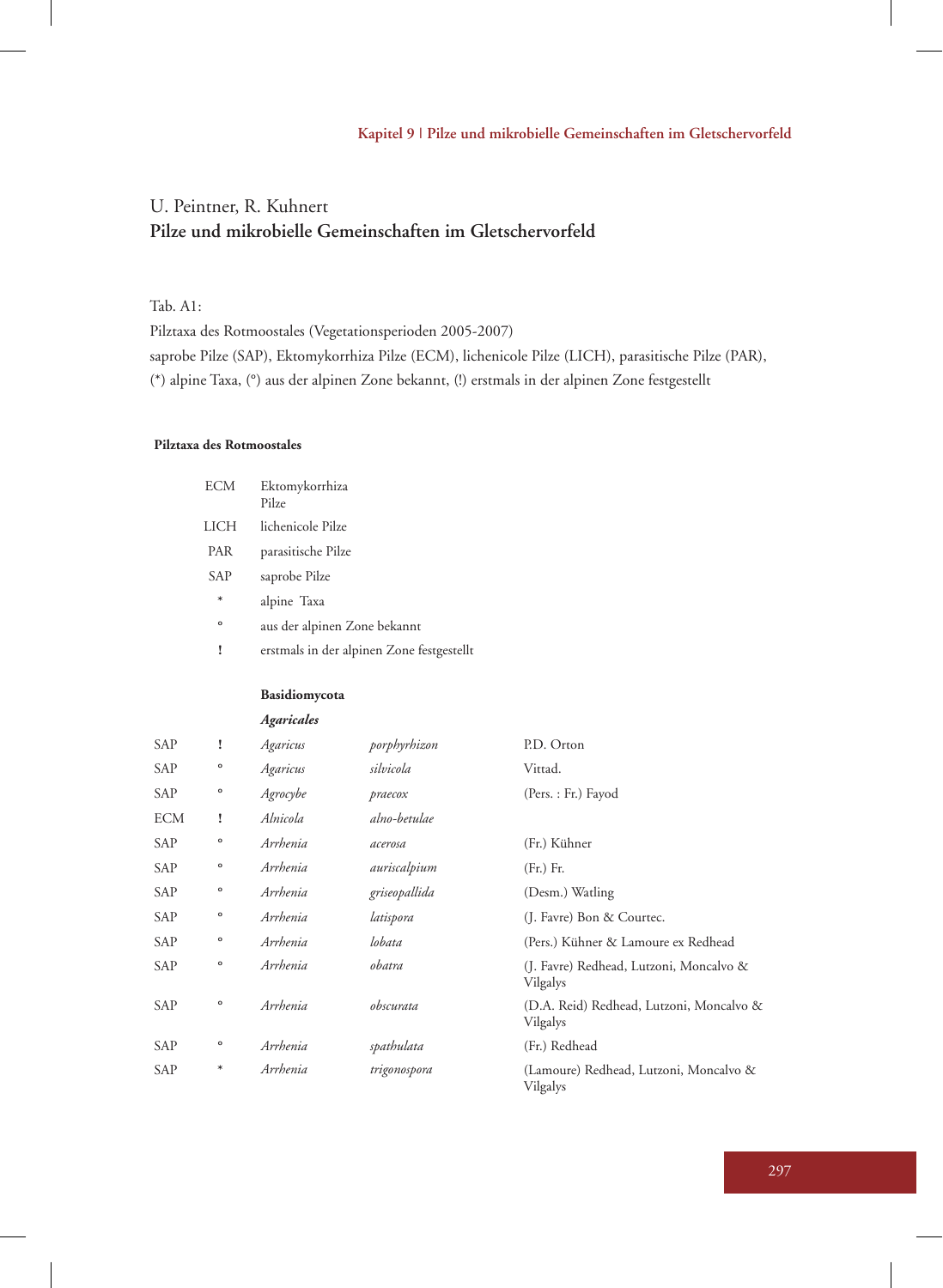| SAP        | $\circ$ | Arrhenia      | velutipes                 | (P.D. Orton) Redhead, Lutzoni, Moncalvo &<br>Vilgalys |
|------------|---------|---------------|---------------------------|-------------------------------------------------------|
| SAP        | $\circ$ | Bovista       | nigrescens                | Pers.                                                 |
| SAP        |         | Bovista       | sp.                       |                                                       |
| <b>SAP</b> | $\circ$ | Calyptella    | capula                    | Quél.                                                 |
| ECM        |         | Clavaria      | cf. argillacea            | Fr.                                                   |
| <b>ECM</b> | o       | Clavulinopsis | vernalis                  | (Schwein.) Corner                                     |
| SAP        | $\ast$  | Clitocybe     | candicans var. dryadicola | Lamoure                                               |
| SAP        | $\circ$ | Clitocybe     | festiva                   | J. Favre                                              |
| SAP        | $\ast$  | Clitocybe     | festivoides               | Lamoure                                               |
| SAP        | ∗       | Clitocybe     | lateritia                 | J. Favre                                              |
| SAP        | $\circ$ | Clitocybe     | marginella                | Harmaja                                               |
| SAP        | ∗       | Clitocybe     | nuoljae                   | Lamoure                                               |
| SAP        | $\ast$  | Clitocybe     | paxillus                  | Gulden                                                |
| SAP        | $\circ$ | Clitocybe     | phyllophila               | (Pers.) P. Kumm., ss. Kuyper & Bellu                  |
| SAP        | $\circ$ | Clitocybe     | suaveolens                | (Schumach.) P. Kumm.                                  |
| SAP        | $\circ$ | Clitopilus    | scyphoides                | (Fr.) Singer                                          |
| SAP        | o       | Collybia      | aquosa                    | (Bull.) P. Kumm.                                      |
| SAP        | $\circ$ | Conocybe      | juniana var. subsejuncta  | Hauskn.                                               |
| SAP        | o       | Coprinus      | martinii                  | J. Favre                                              |
| ECM        | ∗       | Cortinarius   | adalbertii                | J. Favre                                              |
| ECM        | ∗       | Cortinarius   | albonigrellus             | J. Favre                                              |
| ECM        | $\ast$  | Cortinarius   | alpinus                   | Boud.                                                 |
| ECM        | $\ast$  | Cortinarius   | bresadolae                | Schulzer ss. Lamoure                                  |
| ECM        | $\ast$  | Cortinarius   | caesionigrellus           | Lamoure                                               |
| ECM        | $\ast$  | Cortinarius   | chrysomallus              | Lamoure                                               |
| ECM        | ∗       | Cortinarius   | comatus                   | J. Favre                                              |
| ECM        | $\circ$ | Cortinarius   | comptulus                 | M.M. Moser                                            |
| ECM        | $\ast$  | Cortinarius   | diasemospermus            | Lamoure                                               |
| ECM        | $\ast$  | Cortinarius   | gausapatus                | J. Favre                                              |
| ECM        | $\ast$  | Cortinarius   | galerinoides              | Lamoure                                               |
| ECM        | $\circ$ | Cortinarius   | helvelloides              | (Bull.) Fr.                                           |
| <b>ECM</b> | $\ast$  | Cortinarius   | hinnuleus var. favreanus  | Bon                                                   |
| <b>ECM</b> |         | Cortinarius   | inops                     | J. Favre                                              |
| <b>ECM</b> |         | Cortinarius   | levipileus                | J. Favre                                              |
| <b>ECM</b> | $\ast$  | Cortinarius   | minutulus                 | J. Favre                                              |
| <b>ECM</b> | $\ast$  | Cortinarius   | obtusus cf.               | (Fr.) Fr.                                             |
| <b>ECM</b> | $\ast$  | Cortinarius   | oreobius                  | J. Favre                                              |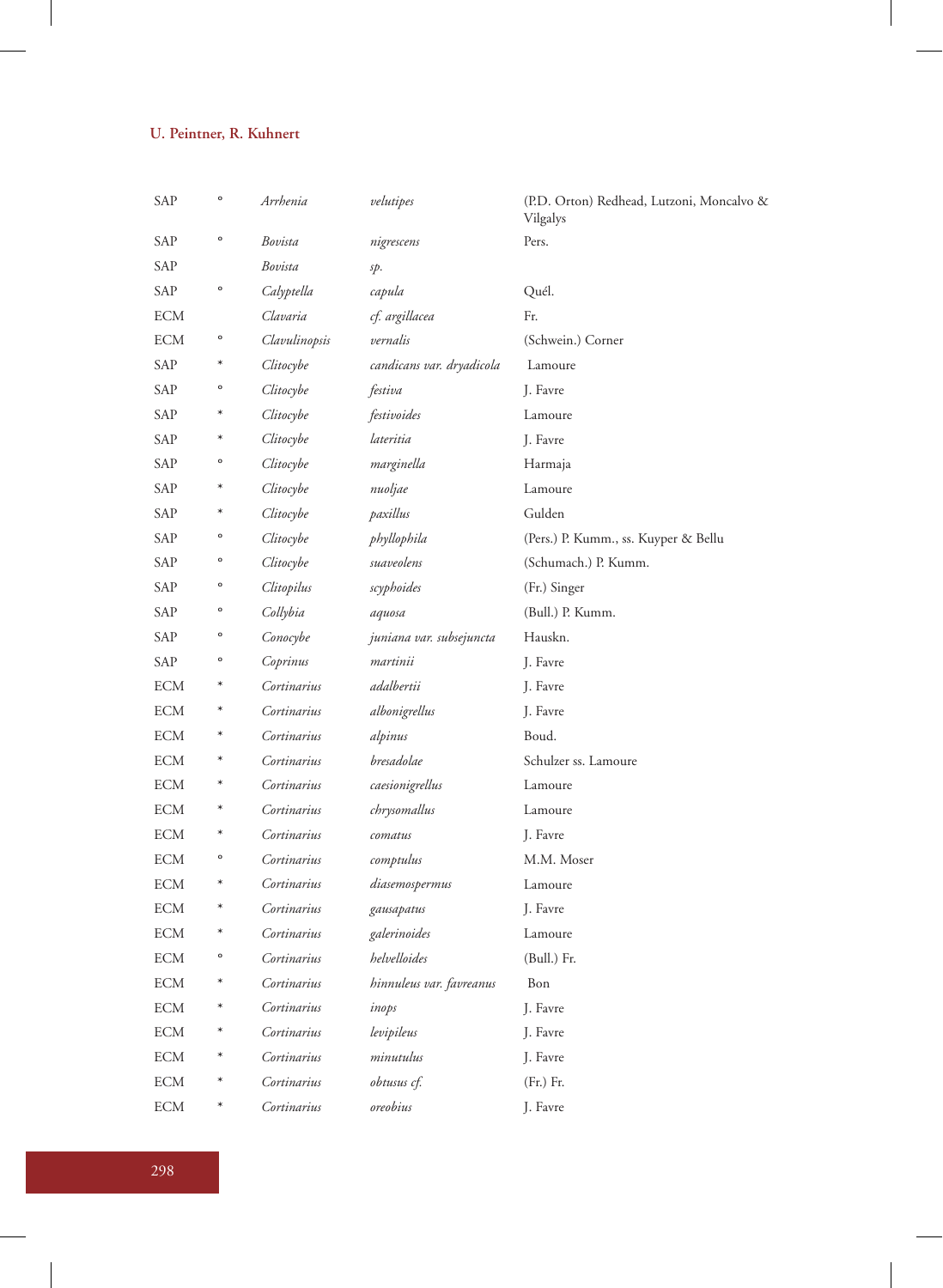# **Kapitel 9 | Pilze und mikrobielle Gemeinschaften im Gletschervorfeld**

| <b>ECM</b> | $\ast$       | Cortinarius    | pauperculus      | J. Favre                    |
|------------|--------------|----------------|------------------|-----------------------------|
| ECM        |              | Cortinarius    | phaeochrous      | J. Favre                    |
| ECM        | $\ast$       | Cortinarius    | phaeopygmaeus    | J. Favre                    |
| ECM        | ∗            | Cortinarius    | rusticellus      | J. Favre                    |
| ECM        |              | Cortinarius    | stenospermus     | Lamoure                     |
| ECM        |              | Cortinarius    | subfusisporus    | Bon                         |
| ECM        |              | Cortinarius    | subtilior        | J. Favre                    |
| ECM        | $\ast$       | Cortinarius    | tenebricus       | J. Favre                    |
| <b>ECM</b> |              | Cortinarius    | sp.              |                             |
| SAP        | $\circ$      | Cuphophyllus   | ochraceopallidus | (P.D. Orton) Bon            |
| SAP        | $\circ$      | Cystoderma     | carcharias       | (Pers.) Fayod               |
| SAP        | $\circ$      | Entoloma       | asprellum        | (Fr.) M.M. Moser            |
| SAP        | $\circ$      | Entoloma       | atrosericeum     | (Kühner) Noordel.           |
| SAP        | $\circ$      | Entoloma       | bipellis         | Noordel. & T. Borgen        |
| SAP        | $\circ$      | Entoloma       | cetratum         | (Fr.) M.M. Moser            |
| SAP        | $\mathbf{o}$ | Entoloma       | conferendum      | (Britzelm.) Noordel.        |
| SAP        | $\circ$      | Entoloma       | flocculosum      | (Bres.) Pacioni             |
| SAP        | $\circ$      | Entoloma       | formosum         | (Fr.) Noordel.              |
| SAP        | $\circ$      | Entoloma       | infula           | (Fr.: Fr.) Noordel.         |
| SAP        | $\circ$      | Entoloma       | juncinum         | (Kühner & Romagn.) Noordel. |
| SAP        | $\circ$      | Entoloma       | lividocyanulum   | (Kühner) M.M. Moser         |
| SAP        | $\circ$      | Entoloma       | papillatum       | (Bres.) Dennis              |
| SAP        | $\circ$      | Entoloma       | porphyrophaeum   | P. Karst                    |
| SAP        | $\mathbf{o}$ | Entoloma       | prunuloides      | (Fr.) Quél.                 |
| SAP        | $\mathbf{o}$ | Entoloma       | sericatum        | (Britzelm.) Sacc.           |
| SAP        | $\circ$      | Entoloma       | sericellum       | (Fr.) P. Kumm.              |
| ECM ?      | $\circ$      | Entoloma       | sericeum         | (Bull.) Quél.               |
| SAP        | $\mathbf{o}$ | Entoloma       | serrulatum       | (Pers.) Hesler              |
| SAP        |              | Entoloma       | sp.              |                             |
| SAP        | $\circ$      | Flagelloscypha | dextrinoidea     | Agerer                      |
| SAP        | $\circ$      | Galerina       | calyptrata       | P.D. Orton                  |
| SAP        | $\circ$      | Galerina       | clavata          | (Velen.) Kühner             |
| SAP        | $\circ$      | Galerina       | pseudomycenopsis | Pilát                       |
| SAP        | $\mathbf{o}$ | Galerina       | vittiformis      | (Fr.) Earle                 |
| SAP        |              | Galerina       | sp.              |                             |
| ECM        |              | Hebeloma       | alpinum          | (J. Favre) Bruchet          |
| <b>ECM</b> | $\circ$      | Hebeloma       | candidipes       | Bruchet                     |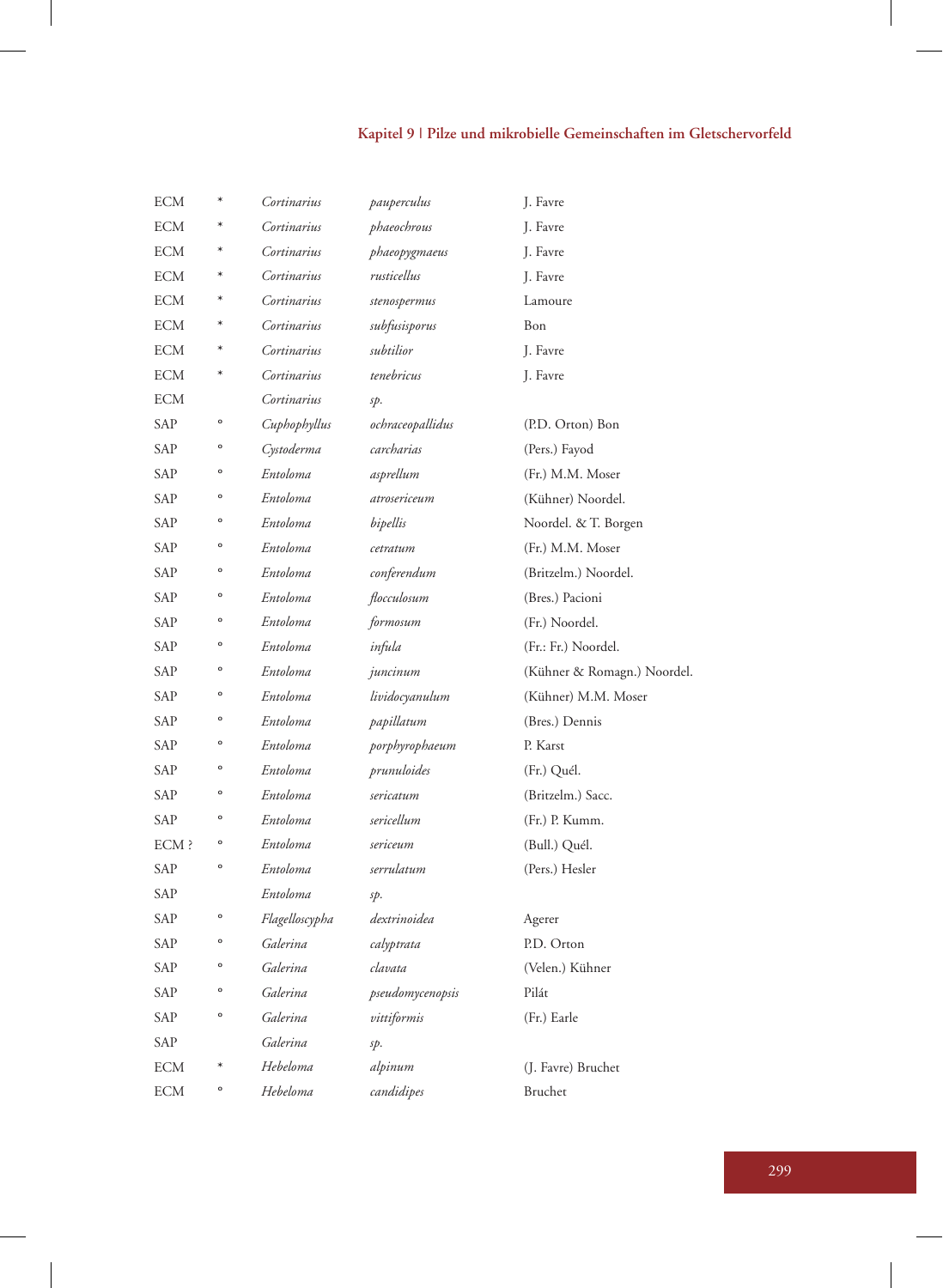| ECM        | $\circ$ | Hebeloma   | collariatum                      | Bruchet                               |
|------------|---------|------------|----------------------------------|---------------------------------------|
| ECM        | $\circ$ | Hebeloma   | crustuliniforme                  | (Bull.) Quél.                         |
| <b>ECM</b> | $\ast$  | Hebeloma   | marginatulum                     | (J. Favre) Bruchet                    |
| ECM        | $\circ$ | Hebeloma   | mesophaeum                       | (Pers.) Quél.                         |
| ECM        | $\circ$ | Hebeloma   | nigellum                         | Bruchet                               |
| SAP        |         | Hemimycena | ochrogaleata                     | (Favre) Moser                         |
| SAP        | $\circ$ | Hygrocybe  | chlorophana                      | (Fr. : Fr.) Wünsche                   |
| SAP        |         | Hygrocybe  | citrinopallida                   | (Smith & Hesler) Kobayasi             |
| SAP        | $\circ$ | Hygrocybe  | coccineocrenata                  | (P.D. Orton) M.M. Moser               |
| SAP        | $\circ$ | Hygrocybe  | conica                           | (Schaeff.: Fr.) Fr.                   |
| SAP        | $\circ$ | Hygrocybe  | conicopalustris                  | R. Haller Aar.                        |
| SAP        | $\circ$ | Hygrocybe  | helobia cf.                      | (Arnolds) Bon                         |
| SAP        | $\circ$ | Hygrocybe  | insipida                         | (J.E. Lange ex S. Lundell) M.M. Moser |
| SAP        | $\circ$ | Hygrocybe  | laeta var. laeta                 | (Pers.) P. Kumm.                      |
| SAP        | $\circ$ | Hygrocybe  | mucronella                       | (Fr.) P. Karst. p.p.                  |
| SAP        | $\circ$ | Hygrocybe  | pratensis                        | (Pers. : Fr.) Murrill                 |
| SAP        | $\circ$ | Hygrocybe  | pseudoconica var. tristis        | (Pers.) Bon                           |
| SAP        | $\circ$ | Hygrocybe  | substrangulata                   | (P.D. Orton) P.D. Orton & Watling     |
| SAP        | $\circ$ | Hygrocybe  | xanthochroa cf                   | (P.D. Orton) M.M. Moser               |
| SAP        | $\circ$ | Hygrocybe  | virginea var.<br>ochraceopallida | (P.D. Orton) Boertm                   |
| SAP        | $\circ$ | Hygrocybe  | pratensis                        | (Pers.) Murrill                       |
| SAP        | $\circ$ | Hygrocybe  | turunda cf.                      | (Fr. : Fr.) Karst                     |
| SAP        | $\circ$ | Hygrocybe  | virginea                         | (Wulfen) P.D. Orton & Watling         |
| SAP        | $\circ$ | Hypholoma  | elongatum                        | (Pers.) Ricken                        |
| SAP        | $\circ$ | Hypholoma  | subfusisporum                    | (F.H. Møller) M.M. Moser              |
| SAP        | $\circ$ | Hypholoma  | myosotis                         | (Fr.) M. Lange                        |
| SAP        |         | Hypholoma  | sp.                              |                                       |
| ECM        |         | Inocybe    | albidodisca                      | Kühner                                |
| ECM        | $\circ$ | Inocybe    | aurea                            | Huijsman                              |
| ECM        |         | Inocybe    | canescens                        | J. Favre                              |
| <b>ECM</b> | $\circ$ | Inocybe    | dulcamara Gruppe                 |                                       |
| <b>ECM</b> | ∗       | Inocybe    | egenula                          | J. Favre                              |
| ECM        | ∗       | Inocybe    | favrei                           | Bon                                   |
| ECM        | $\circ$ | Inocybe    | fraudans                         | (Britzelm.) Sacc.                     |
| ECM        |         | Inocybe    | frigidula                        | Favre                                 |
| ECM        | $\ast$  | Inocybe    | fulvipes                         | Kühner                                |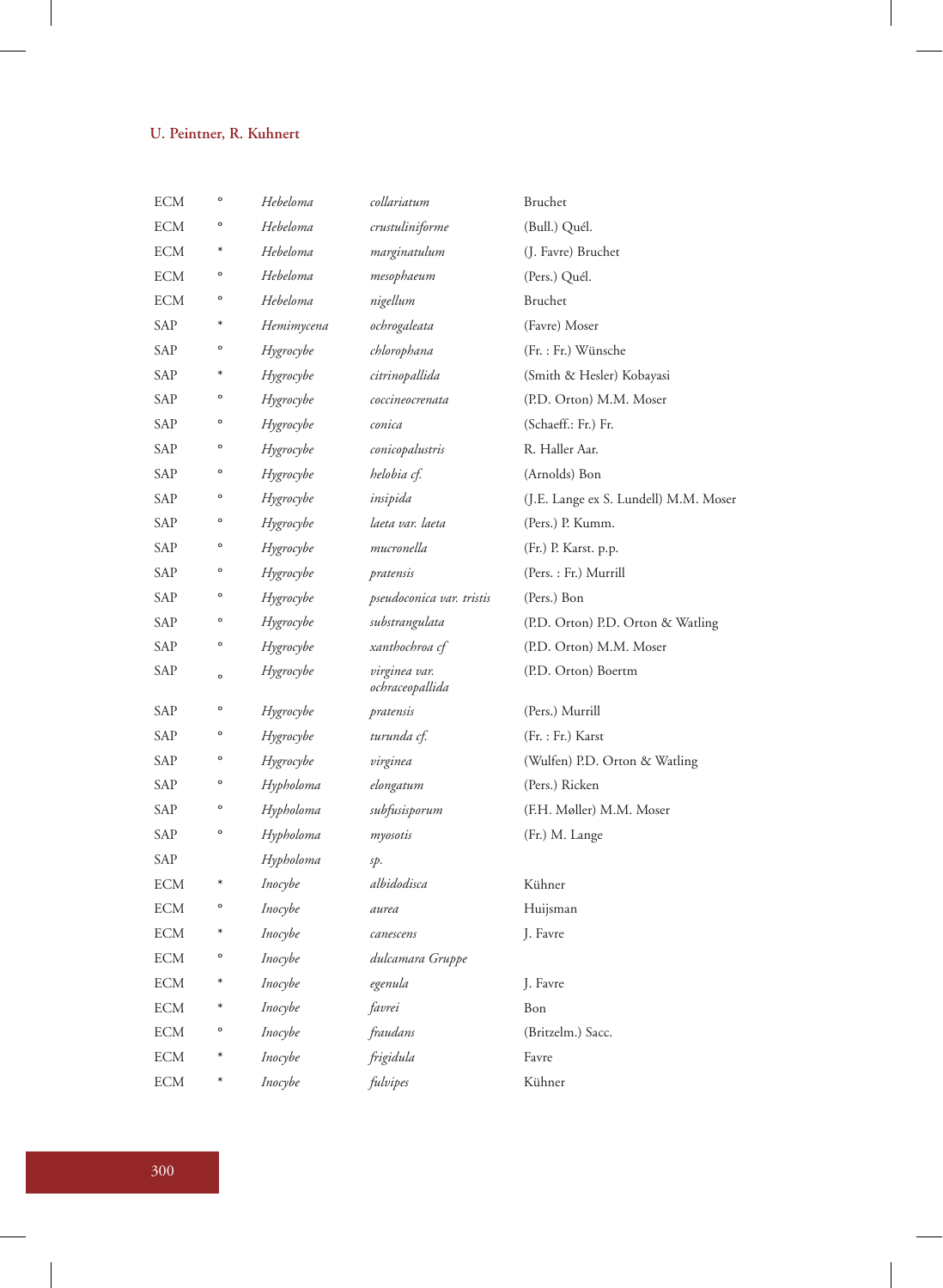# **Kapitel 9 | Pilze und mikrobielle Gemeinschaften im Gletschervorfeld**

| <b>ECM</b> | $\ast$       | Inocybe    | fuscomarginata var.<br>leucolepis | Kühner                         |
|------------|--------------|------------|-----------------------------------|--------------------------------|
| <b>ECM</b> | $\ast$       | Inocybe    | geraniodora                       | J. Favre                       |
| <b>ECM</b> | $\ast$       | Inocybe    | giacomi                           | J. Favre                       |
| <b>ECM</b> | $\circ$      | Inocybe    | inodora                           | Velen.                         |
| <b>ECM</b> | $\ast$       | Inocybe    | johannae                          | Kühner                         |
| <b>ECM</b> | $\circ$      | Inocybe    | lacera                            | (Fr. : Fr. ) P. Kumm.          |
| <b>ECM</b> | $\circ$      | Inocybe    | leucoblema                        | Kühner                         |
| ECM        | ∗            | Inocybe    | leucoloma                         | Kühner                         |
| <b>ECM</b> | $\ast$       | Inocybe    | luteipes                          | J. Favre                       |
| <b>ECM</b> | ∗            | Inocybe    | maculipes                         | J. Favre                       |
| <b>ECM</b> | $\ast$       | Inocybe    | obscurobadia                      | (J. Favre) Grund & D.E. Stuntz |
| <b>ECM</b> | I            | Inocybe    | ochroalba                         | Bruyl.                         |
| <b>ECM</b> | $\ast$       | Inocybe    | oreina                            | Favre                          |
| ECM        | $\mathbf{o}$ | Inocybe    | praetervisa                       | Quél. ss. Favre                |
| <b>ECM</b> | $\mathbf{o}$ | Inocybe    | praetervisa f. luteophylla        | Bon & Jamoni                   |
| ECM        | I            | Inocybe    | pseudodestricta                   | Stabgl & J. Veselský           |
| ECM        | $\circ$      | Inocybe    | pseudohiulca                      | Kühner                         |
| ECM        | $\ast$       | Inocybe    | rufofusca                         | (J.Favre) Bon                  |
| ECM        | $\circ$      | Inocybe    | soluta                            | Velen.                         |
| <b>ECM</b> | $\ast$       | Inocybe    | striaepes                         | Kühner                         |
| <b>ECM</b> | I            | Inocybe    | striata                           | Bres.                          |
| ECM        | $\ast$       | Inocybe    | substellata                       | Kühner                         |
| ECM        | $\ast$       | Inocybe    | substraminipes                    | Kühner                         |
| ECM        | $\ast$       | Inocybe    | tenerella ss. Favre               | (J. Favre) J. Favre            |
| ECM        | $\circ$      | Inocybe    | tenerella cf. (ovalispora)        |                                |
| ECM        | $\ast$       | Inocybe    | tetragonospora                    | Kühner                         |
| <b>ECM</b> | ı            | Inocybe    | umbrina                           | Bres.                          |
| ECM        | $\circ$      | Inocybe    | vulpinella                        | Bruyl.                         |
| ECM        |              | Inocybe    | sp. (1)                           |                                |
| ECM        |              | Inocybe    | sp. (2)                           |                                |
| <b>ECM</b> | $\circ$      | Laccaria   | montana                           | Singer                         |
| <b>ECM</b> | $\circ$      | Laccaria   | pumila                            | Fayod                          |
| <b>ECM</b> | $\circ$      | Laccaria   | tetraspora                        | Singer                         |
| SAP        | $\mathbf{o}$ | Lacrymaria | glareosa                          | (J. Favre) Watling             |
| SAP        | $\circ$      | Lepiota    | alba                              | (Bres.) Sacc.                  |
| SAP        |              | Lepista    | sp.                               |                                |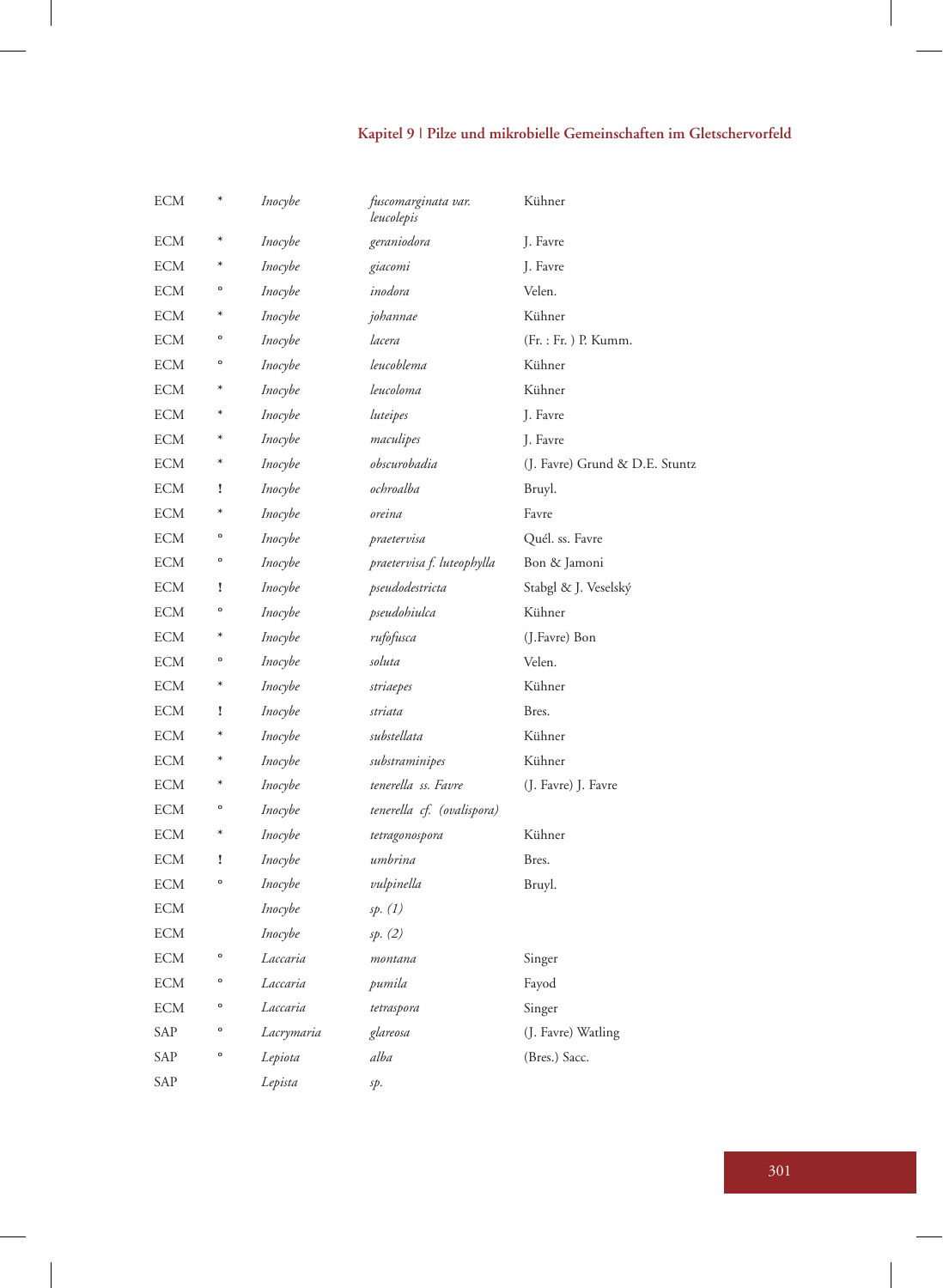| LICH  | $\circ$      | Lichenomphalia | grisella                    | (P. Karst.) Redhead, Lutzoni, Moncalvo &<br>Vilgalys |
|-------|--------------|----------------|-----------------------------|------------------------------------------------------|
| LICH  |              | Lichenomphalia | alpina                      | (Britzelm.) Redhead, Lutzoni, Moncalvo &<br>Vilgalys |
| SAP   | $\circ$      | Lycoperdon     | marginatum cf.              | Vittad.                                              |
| SAP   | o            | Lycoperdon     | umbrinum                    | Pers.                                                |
| SAP   |              | Lycoperdon     | sp.                         |                                                      |
| SAP   | I            | Macrocystidia  | cucumis                     | (Pers.) Joss.                                        |
| SAP   | o            | Melanoleuca    | leucophylloides cf.         | (Bon) Bon                                            |
| SAP   |              | Melanoleuca    | sp.                         |                                                      |
| SAP   | o            | Мусепа         | pura                        | (Pers.) P. Kumm.                                     |
| SAP   |              | Мусепа         | sp.                         |                                                      |
| SAP   | $\circ$      | Mycenella      | salicina                    | (Velen.) Singer                                      |
| SAP   | $\ast$       | Ompahlina      | pseudomuralis               | Lamoure                                              |
| SAP   | $\circ$      | Omphalina      | favrei                      | Watling                                              |
| SAP   | o            | Omphalina      | hepatica                    | $(Fr. : Fr.)$ P. D. Orton                            |
| SAP   | o            | Omphalina      | kuehneri                    | Lamoure                                              |
| SAP   | $\circ$      | Omphalina      | rivulicola                  | (Favre) Lamoure                                      |
| SAP   |              | Omphalina      | sp.                         |                                                      |
| SAP   | $\circ$      | Panaeolus      | acuminatus                  | (Schaeff.) Quél.                                     |
| SAP   | $\circ$      | Panaeolus      | papilionaceus               | (Bull.) Quél.                                        |
| SAP   | $\circ$      | Panaeolus      | semiovatus                  | (Sow.) S. Lundell & Nannf.                           |
| SAP   | $\circ$      | Phaeogalera    | stagnina                    | (Fr.) Pegler & T.W.K. Young                          |
| SAP ? | $\circ$      | Pleurotellus   | hypnophilus                 | (Pers.) Fayod                                        |
| SAP   | o            | Psilocybe      | merdaria                    | (Fr.) Ricken                                         |
| SAP   | $\circ$      | Psilocybe      | semilanceata                | (Fr.) P. Kumm.                                       |
| SAP   | $\ast$       | Psilocybe      | velifera                    | (J. Favre) Singer                                    |
| SAP   | o            | Psilocybe      | montana cf.                 | (Pers.) P. Kumm.                                     |
| SAP   |              | Psilocybe      | sp.                         |                                                      |
| SAP   | $\circ$      | Rickenella     | fibula                      | (Bull.ex Fr.) Raithelh.                              |
| SAP   | o            | Stropharia     | caerulea cf.                | Kreisel                                              |
| SAP   | $\circ$      | Stropharia     | pseudocyanea f. ochrocyanea | (Bon) Noordel.                                       |
| SAP   | $\mathbf{o}$ | Stropharia     | semiglobata                 | (Batsch: Fr.) Quél.                                  |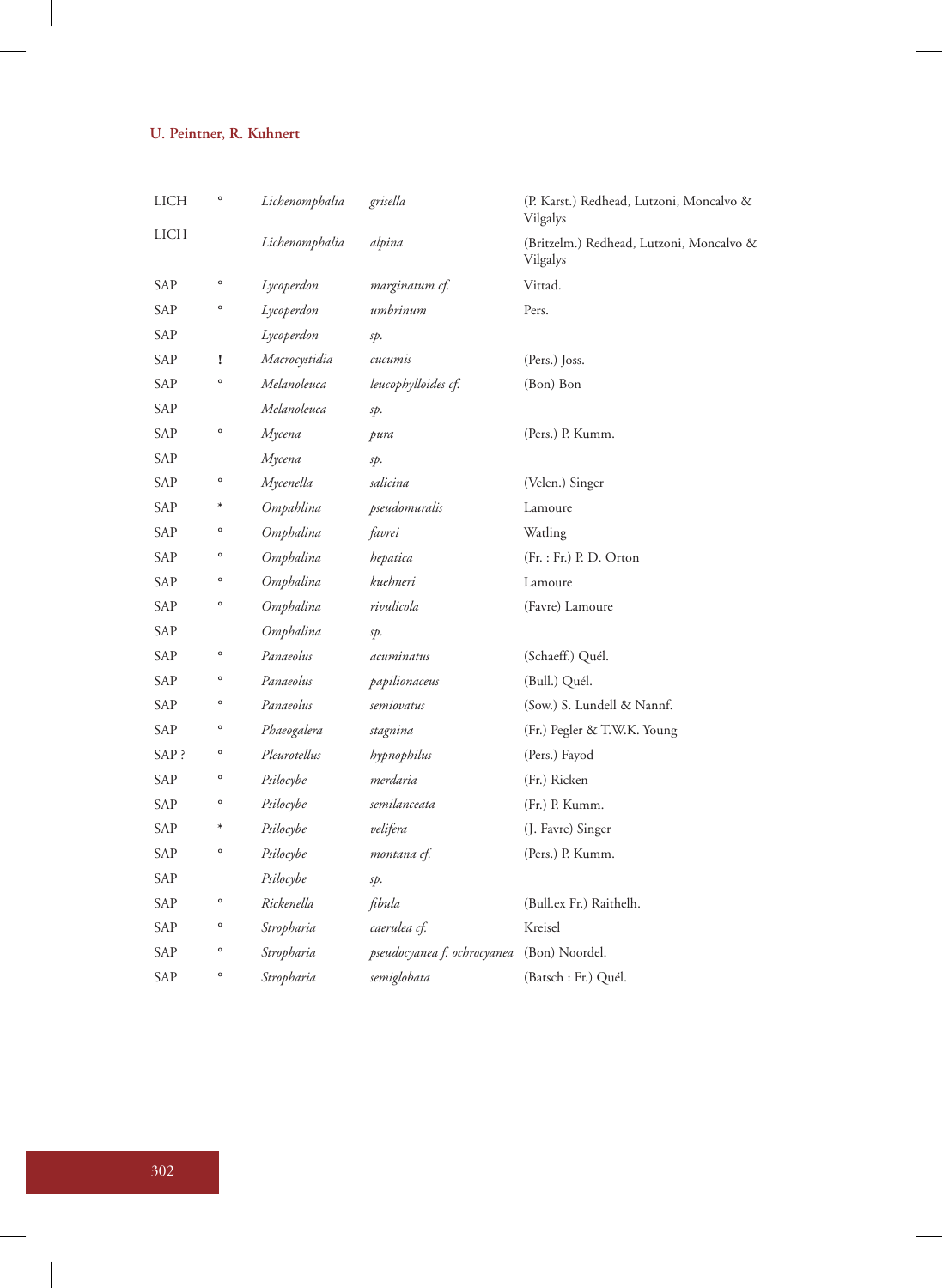# **Kapitel 9 | Pilze und mikrobielle Gemeinschaften im Gletschervorfeld**

|            |         | <b>Cantharellales</b> |                        |                                        |
|------------|---------|-----------------------|------------------------|----------------------------------------|
| ECM        | $\circ$ | Clavulina             | rugosa                 | (Bull.) J.Schröt.                      |
|            |         |                       |                        |                                        |
|            |         | Geastrales            |                        |                                        |
| SAP        | $\circ$ | Geastrum              | minimum                | Schwein.                               |
| SAP        | $\circ$ | Geastrum              | kotlabae?              | V.J. Stanek                            |
|            |         |                       |                        |                                        |
|            |         | Russulales            |                        |                                        |
| <b>ECM</b> | $\ast$  | Lactarius             | brunneoviolaceus       | M.P. Christ.                           |
| <b>ECM</b> | $\ast$  | Lactarius             | nanus                  | J. Favre                               |
| ECM        | $\ast$  | Lactarius             | pseudouvidus           | Kühner                                 |
| <b>ECM</b> | $\ast$  | Lactarius             | robertianus            | Bon                                    |
| ECM        | 1?      | Lactarius             | rufus                  | $(Scop.: Fr.)$ Fr.                     |
| <b>ECM</b> | $\ast$  | Russula               | emetica var. alpestris | Singer                                 |
| <b>ECM</b> | $\ast$  | Russula               | nana                   | Killerm.                               |
| ECM        | $\ast$  | Russula               | norvegia               | D.A. Reid                              |
| <b>ECM</b> | $\ast$  | Russula               | oreina                 | Singer                                 |
| <b>ECM</b> | $\ast$  | Russula               | saliceticola           | (Singer) Kühner ex Knudsen & T. Borgen |
|            |         |                       |                        |                                        |
|            |         | <b>Sebacinales</b>    |                        |                                        |
| ECM        | ï       | Sebacina              | epigaea                | (Berk. & Broome) Bourdot & Galzin      |
| <b>ECM</b> | ï       | Sebacina              | incrustans             | (Pers.) Tul. & C. Tul.                 |
| <b>ECM</b> |         | Sebacina              | sp.                    |                                        |
|            |         |                       |                        |                                        |
|            |         | <b>Thelephorales</b>  |                        |                                        |
| <b>ECM</b> | $\circ$ | Thelephora            | caryopyllea            | (Schaeff.) Pers.                       |
| <b>ECM</b> | Ţ       | Tomentella            | sp. (1)                |                                        |
| <b>ECM</b> | ï       | Tomentella            | sp. (2)                |                                        |
|            |         |                       |                        |                                        |
|            |         | Ascomycota            |                        |                                        |
|            |         | Pezizales             |                        |                                        |
| SAP        | $\circ$ | Geopora               | nicaeensis             | (Boud.) Torre                          |
| <b>ECM</b> | $\circ$ | Helvella              | corium                 | (O. Weberb.) Massee                    |
| <b>ECM</b> | $\ast$  | Helvella              | dovrensis              | T. Schum.                              |